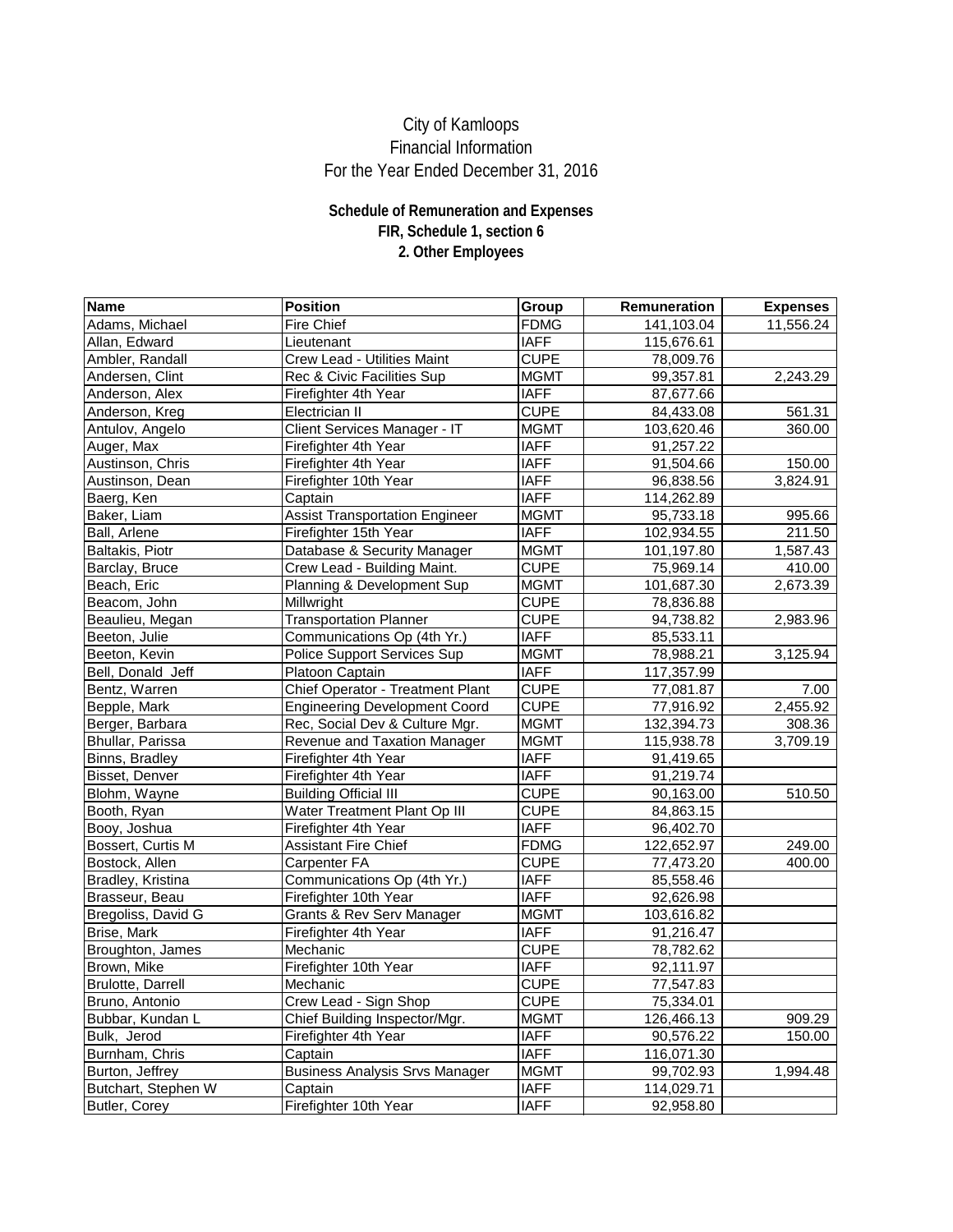| Name                  | <b>Position</b>                       | Group       | <b>Remuneration</b> | <b>Expenses</b> |
|-----------------------|---------------------------------------|-------------|---------------------|-----------------|
| Cail, Ryan            | Firefighter 15th Year                 | <b>IAFF</b> | 102,590.37          |                 |
| Calderoni, David V.   | <b>Bylaw Services Officer II</b>      | <b>CUPE</b> | 78,406.30           |                 |
| Campbell, Linda       | Deputy Corporate Officer              | <b>MGMT</b> | 76,801.44           | 2,890.00        |
| Campbell, Neil        | <b>Chief Training Officer</b>         | <b>IAFF</b> | 116,085.25          |                 |
| Carusi, Agostino      | Utilities Serv Sup - Maintenance      | <b>MGMT</b> | 93,602.24           | 1,848.31        |
| Carusi, Antonio       | Mechanic                              | <b>CUPE</b> | 78,713.24           |                 |
| Casorso, Jennifer     | Social & Comm Dev Sup                 | <b>MGMT</b> | 80,428.21           | 2,446.44        |
| Cassidy, Kevin        | Fire Inspect/Investigator 4th yr.     | <b>IAFF</b> | 94,066.78           |                 |
| Cave, Greg K          | <b>Utilities Serv Sup - Construct</b> | <b>MGMT</b> | 100,701.63          | 1,960.66        |
| Chadwick, D Adam      | G.I.S. Manager                        | <b>MGMT</b> | 108,766.25          | 1,464.29        |
| Chalmers, Robert      | Platoon Captain                       | <b>IAFF</b> | 117,859.98          |                 |
| Chase, James W        | Firefighter 10th Year                 | <b>IAFF</b> | 82,028.11           |                 |
| Chasse, Francois Leo  | Arena & Pools Supervisor              | <b>MGMT</b> | 100,735.48          | 1,534.43        |
| Cheetham, Glen        | <b>Sustainability Serv Supervisor</b> | <b>MGMT</b> | 97,386.81           | 1,130.48        |
| Chin, Henry           | Firefighter 10th Year                 | <b>IAFF</b> | 100,381.91          | 6,444.68        |
| Chisholm, Robert L    | Lab Tech - Wastewater                 | <b>CUPE</b> | 75,690.31           |                 |
| Cichon, Randy         | Firefighter 4th Year                  | <b>IAFF</b> | 91,753.89           | 150.00          |
| Clarke, Donald J      | Firefighter 4th Year                  | <b>IAFF</b> | 90,114.52           | 224.00          |
| Collins, Michael      | Firefighter 10th Year                 | <b>IAFF</b> | 101,512.45          | 5,716.82        |
| Comeau, Ronald        | <b>Crew Lead - Carpentry</b>          | <b>CUPE</b> | 76,879.40           |                 |
| Cook, Shawn           | <b>Senior Parks Supervisor</b>        | <b>MGMT</b> | 113,656.74          | 2,295.79        |
| Cooper, Darryl        | Captain                               | <b>IAFF</b> | 114,051.67          |                 |
| Crookes, Jeff         | Millwright                            | <b>CUPE</b> | 78,981.19           |                 |
| Cross, Richard        | <b>Crew Lead Mechanic</b>             | <b>CUPE</b> | 82,853.71           |                 |
| Crundwell, Darren     | Capital Projects Manager              | <b>MGMT</b> | 121,048.65          | 419.85          |
| Cupello, Ernest       | Water/Wastewater Operator II          | <b>CUPE</b> | 87,542.07           |                 |
| Cyr, Julia            | <b>Museum Supervisor</b>              | <b>MGMT</b> | 91,286.28           | 3,285.20        |
| Damini, Darryl        | Captain                               | <b>IAFF</b> | 113,115.57          |                 |
| Dandeneau, Gerry      | Firefighter 4th Year                  | <b>IAFF</b> | 89,876.76           |                 |
| Dandurand, Kevin      | Mechanic                              | <b>CUPE</b> | 75,478.48           | 20.00           |
| Davidson, Shawn       | Captain                               | <b>IAFF</b> | 115,458.51          |                 |
| Davies, Christopher M | Firefighter 4th Year                  | <b>IAFF</b> | 91,256.34           |                 |
| Davis, Paul           | <b>Water Treatment Plant Op III</b>   | <b>CUPE</b> | 91,063.39           | 2,072.05        |
| Decicco, Mike         | Crew Lead - Turf                      | <b>CUPE</b> | 75,023.40           | 2,512.65        |
| Devlin, John          | <b>Assist Engineering Mgr.</b>        | <b>MGMT</b> | 119,139.64          | 3,293.57        |
| Dhillon, Jesse        | Design Engineer                       | <b>MGMT</b> | 108,767.84          | 1,706.36        |
| Dixon, Jason          | Building & Engineering Dev Mgr.       | <b>MGMT</b> | 106,208.22          | 1,783.32        |
| Doi, Terry            | Firefighter 10th Year                 | <b>IAFF</b> | 96,906.27           | 169.85          |
| Doll, Michael         | Park Operations & Planning Sup        | <b>MGMT</b> | 98,976.53           |                 |
| Doucette, Wade        | <b>Water Treatment Plant Op III</b>   | <b>CUPE</b> | 80,898.11           |                 |
| Driedger, Rachel      | <b>Capital Projects Supervisor</b>    | <b>MGMT</b> | 99,152.76           | 3,650.98        |
| Duckworth, David      | Dir Corp Srvs & Comm Safety           | <b>MGMT</b> | 204,773.22          | 7,738.14        |
| Duggan, Andrew        | <b>Crew Lead - Carpentry</b>          | <b>CUPE</b> | 83,381.21           | 800.00          |
| Eckhart, Brent        | Millwright                            | <b>CUPE</b> | 81,058.92           | 175.00          |
| Elgert, Dax           | <b>Capital Projects Supervisor</b>    | <b>MGMT</b> | 106,331.50          | 335.00          |
| Ettinger, Dave        | Communications Op (4th Yr.)           | <b>IAFF</b> | 86,644.48           |                 |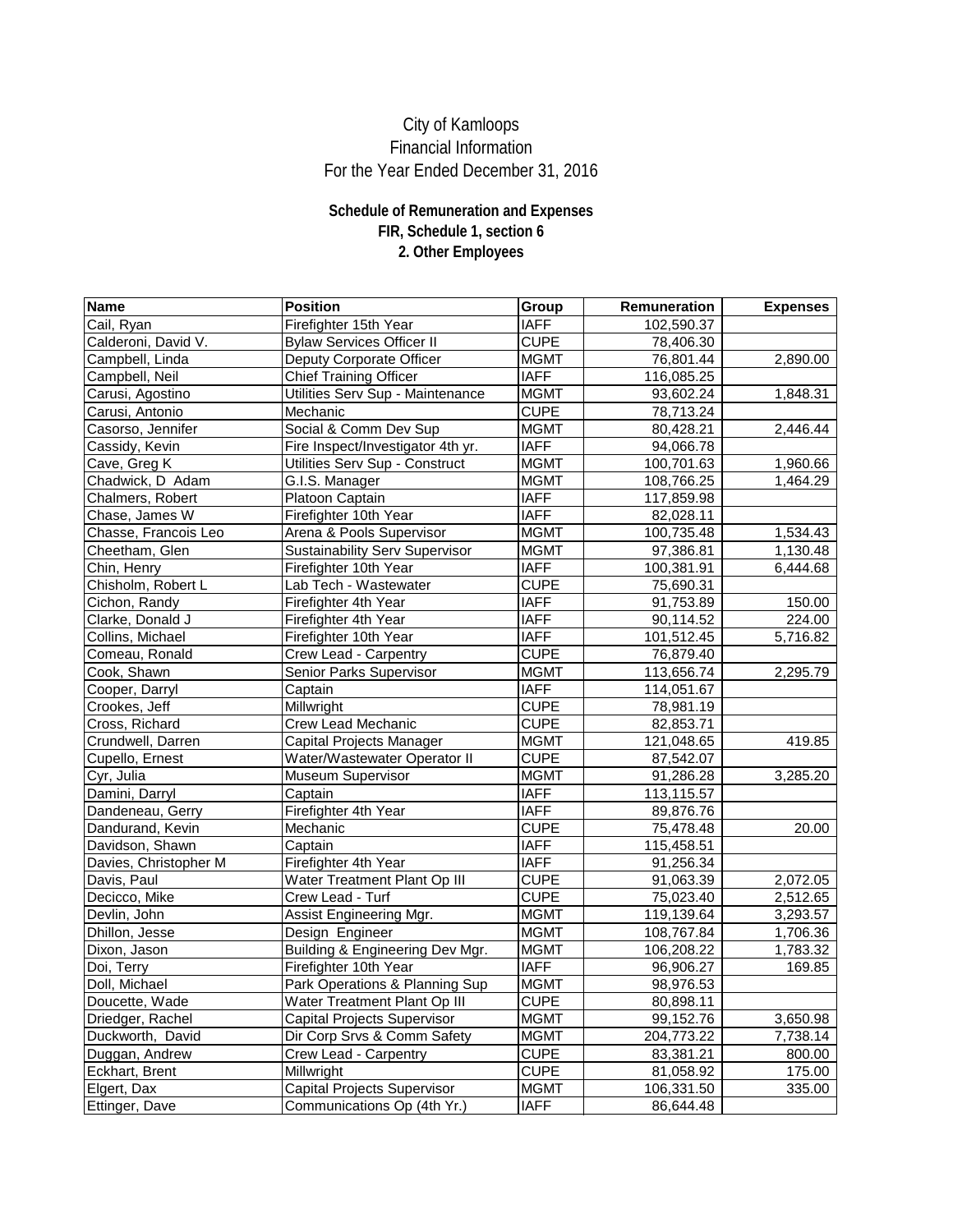| <b>Name</b>             | <b>Position</b>                         | Group       | <b>Remuneration</b> | <b>Expenses</b> |
|-------------------------|-----------------------------------------|-------------|---------------------|-----------------|
| Ewings, Richard         | <b>Capital Projects Supervisor</b>      | <b>MGMT</b> | 106,328.38          |                 |
| Farrow, Glen            | Streets & Environment Srvs Mgr.         | <b>MGMT</b> | 120,373.82          | 984.60          |
| Fehr, Jason             | <b>Instrumentation Mechanic</b>         | <b>CUPE</b> | 79,295.14           |                 |
| Ferguson, David         | Captain                                 | <b>IAFF</b> | 116,823.07          |                 |
| Fink, Ryan W.           | <b>Electrician II</b>                   | <b>CUPE</b> | 78,842.10           | 111.77          |
| Fisher, Derek           | <b>Chief Operator - Treatment Plant</b> | <b>CUPE</b> | 88,859.86           | 2,568.15        |
| Fleming, Rob            | <b>Utilities Serv Sup - Treatment</b>   | <b>MGMT</b> | 85,650.27           | 1,611.08        |
| Ford, Robert            | <b>Water/Wastewater Operator III</b>    | <b>CUPE</b> | 84,805.62           |                 |
| Foskett, Christopher    | <b>Electrician II</b>                   | <b>CUPE</b> | 88,304.37           | 647.13          |
| Freeman, David          | Assist Dir/Real Estate Mgr.             | <b>MGMT</b> | 124,024.62          | 1,839.50        |
| Freeze, Jeff            | Lieutenant                              | <b>IAFF</b> | 108,074.75          |                 |
| Fretz, Jen              | Dir Public Works & Utilities            | <b>MGMT</b> | 193,800.98          | 3,164.35        |
| Fritz, Brent            | Firefighter 4th Year                    | <b>IAFF</b> | 89,954.96           |                 |
| Froescul, Teri          | Payroll Co-ordinator                    | <b>CUPE</b> | 77,749.99           | 399.00          |
| Funk, Dan               | Firefighter 15th Year                   | <b>IAFF</b> | 106,238.43          |                 |
| Fuoco, Daryl            | Electrician II                          | <b>CUPE</b> | 88,552.60           | 111.78          |
| Gaber, Troy R           | <b>Crew Lead - Streets</b>              | <b>CUPE</b> | 83,862.16           | 4.50            |
| Galan, Trevor           | Firefighter 4th Year                    | <b>IAFF</b> | 92,600.55           |                 |
| Gannon, Kerry           | <b>Crew Lead - Streets</b>              | <b>CUPE</b> | 90,973.15           |                 |
| Gaudry, Jarrod          | Firefighter 4th Year                    | <b>IAFF</b> | 94,604.36           |                 |
| Gladu, Rick             | <b>Crew Lead - Streets</b>              | <b>CUPE</b> | 85,059.91           |                 |
| Gleave, Ron             | Millwright                              | <b>CUPE</b> | 79,179.67           | 529.00          |
| Gorman, James           | Captain                                 | <b>IAFF</b> | 115,039.82          |                 |
| Grant, Troy             | Platoon Captain                         | <b>IAFF</b> | 118,595.26          |                 |
| Gray, Kelly             | <b>Crew Lead - Streets</b>              | <b>CUPE</b> | 78,787.28           |                 |
| Greffard, Dale          | Captain                                 | <b>IAFF</b> | 116,583.11          |                 |
| Grice, Tom              | Crew Lead - Electrical/Instrum          | <b>CUPE</b> | 86,537.33           | 701.68          |
| Guertin, Sheldon J.     | Firefighter 15th Year                   | <b>IAFF</b> | 110,261.13          | 1,320.72        |
| Haines, Michael         | Captain                                 | <b>IAFF</b> | 113,148.55          |                 |
| Hall, Kevin             | Proj Coordinator/Investigator           | <b>IAFF</b> | 112,926.33          | 75.00           |
| Hanson, Kim             | <b>Sheet Metal Worker</b>               | <b>CUPE</b> | 75,337.05           |                 |
| Hanson, Preston         | <b>Crew Lead - Utilities Const</b>      | <b>CUPE</b> | 84,512.40           |                 |
| Hardman, Shannon        | <b>Energy Management Coordinator</b>    | <b>MGMT</b> | 82,389.20           | 1,325.38        |
| Harfman, Tim            | Water Treatment Plant Op III            | <b>CUPE</b> | 80,905.99           |                 |
| Harlock, William        | Captain                                 | <b>IAFF</b> | 115,995.45          |                 |
| Harry, Renata           | Water & Sewer Engineer                  | <b>MGMT</b> | 99,222.39           | 2,042.80        |
| Hartt, Ken              | Captain                                 | <b>IAFF</b> | 114,173.71          | 608.47          |
| Harvey, David D         | <b>Leak Detection Coordinator</b>       | <b>CUPE</b> | 75,369.68           |                 |
| Haywood-Farmer, Stephen | Firefighter 4th Year                    | <b>IAFF</b> | 89,706.11           |                 |
| Herman, Reid            | Firefighter 4th Year                    | <b>IAFF</b> | 91,162.92           |                 |
| Hintz, Cory             | Firefighter 10th Year                   | <b>IAFF</b> | 99,595.15           | 336.62          |
| Holloway, Erin          | Firefighter 15th Year                   | <b>IAFF</b> | 102,606.99          |                 |
| Holloway, Jordan        | Firefighter 4th Year                    | <b>IAFF</b> | 89,955.03           |                 |
| Holmes, David           | Firefighter 10th Year                   | <b>IAFF</b> | 93,699.36           |                 |
| Hoppenreys, Dana        | Firefighter 4th Year                    | <b>IAFF</b> | 90,114.50           |                 |
| Hopson, Bruce F         | <b>Trades Supervisor</b>                | <b>MGMT</b> | 106,326.33          | 1,144.57        |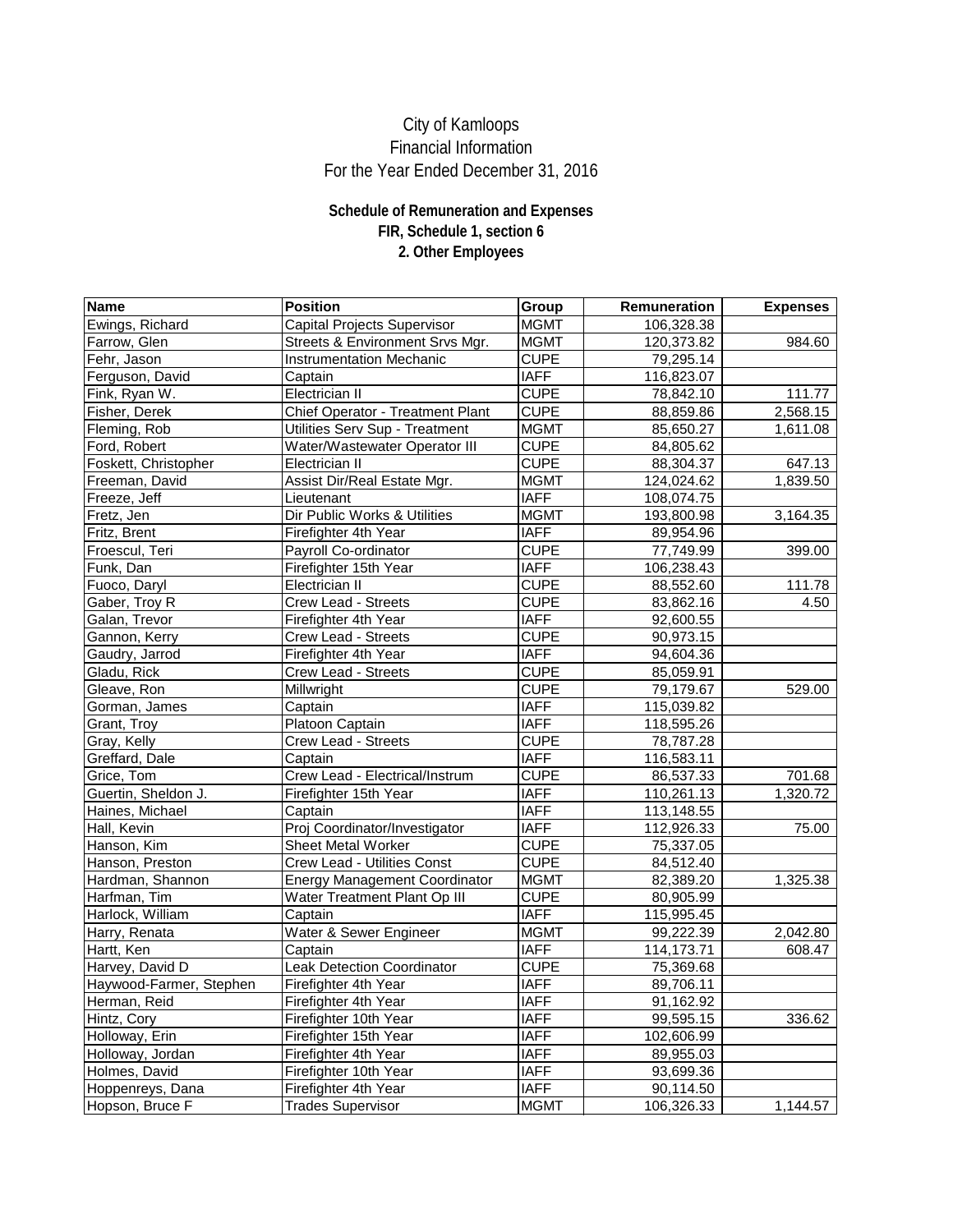| <b>Name</b>            | <b>Position</b>                           | <b>Group</b> | Remuneration | <b>Expenses</b> |
|------------------------|-------------------------------------------|--------------|--------------|-----------------|
| Howatt, Jennifer       | Senior HR & Abilities Advisor             | <b>MGMT</b>  | 93,731.55    | 1,864.68        |
| Humphrey, Katherine L. | <b>Finance Director</b>                   | <b>MGMT</b>  | 185,250.92   | 10,975.61       |
| Irwin, Joel            | Firefighter 4th Year                      | <b>IAFF</b>  | 91,167.49    |                 |
| Jansen, Ken            | <b>Crew Lead - Horticulture</b>           | <b>CUPE</b>  | 81,082.82    |                 |
| Jensen, Bernard P      | <b>Specialty Equipment Mechanic</b>       | <b>CUPE</b>  | 76,627.61    |                 |
| Jensen, Wayne          | Capital Proj Inspector - F-Aid            | <b>CUPE</b>  | 91,520.55    | 335.00          |
| Johnson, Scott         | Firefighter 10th Year                     | <b>IAFF</b>  | 93,845.12    |                 |
| Johnston, Lee          | Lead Mechanic                             | <b>IAFF</b>  | 114,885.24   | 3,515.25        |
| Jubinville, Corey      | Firefighter 10th Year                     | <b>IAFF</b>  | 95,373.58    |                 |
| Kachel, Matthew        | <b>Capital Projects Supervisor</b>        | <b>MGMT</b>  | 104,934.89   | 345.00          |
| Kaiser, Dale R         | Maintenance Management Sup                | <b>MGMT</b>  | 101,533.69   | 184.23          |
| Kanigan, W MacKenzie   | <b>Financial Planning Manager</b>         | <b>MGMT</b>  | 93,733.01    | 3,983.14        |
| Karpiak, Scott         | Firefighter 10th Year                     | <b>IAFF</b>  | 92,831.77    | 1,340.28        |
| Kelly, Todd            | Firefighter 4th Year                      | <b>IAFF</b>  | 89,816.93    |                 |
| Kennedy, Cindy         | <b>Corporate Officer</b>                  | <b>MGMT</b>  | 119,872.56   | 5,273.66        |
| Kennedy, Del           | Water/Wastewater Operator II              | <b>CUPE</b>  | 82,564.16    |                 |
| Kilmartin, Stephen H   | <b>Platoon Captain</b>                    | <b>IAFF</b>  | 117,599.19   |                 |
| Klancar, Anthony       | <b>Information Technology Manager</b>     | <b>MGMT</b>  | 128,845.88   | 62.90           |
| Klassen, Aaron         | Firefighter 4th Year                      | <b>IAFF</b>  | 95,129.78    |                 |
| Kloster, Robert        | Fleet Plan & Compl Supervisor             | <b>MGMT</b>  | 98,808.53    | 987.65          |
| Koldewijn, Greg        | Firefighter 4th Year                      | <b>IAFF</b>  | 90,545.42    |                 |
| Krutop, Kris           | Captain                                   | <b>IAFF</b>  | 118,502.76   |                 |
| Kwiatkowski, Marvin    | Director Dev & Eng Services               | <b>MGMT</b>  | 198,307.84   | 5,005.79        |
| Lajeunesse, Neale      | Millwright                                | <b>CUPE</b>  | 79,695.30    |                 |
| Lannon, Brian          | Captain                                   | <b>IAFF</b>  | 112,630.45   |                 |
| Larsen, Chris          | Firefighter 10th Year                     | <b>IAFF</b>  | 92,227.43    |                 |
| LeFlufy, Greg          | <b>Lead Hand - Electrical</b>             | <b>CUPE</b>  | 90,884.16    | 530.45          |
| Leslie, Scott          | Firefighter 4th Year                      | <b>IAFF</b>  | 89,876.74    |                 |
| Lewis, Sherrie         | <b>Payroll Supervisor</b>                 | <b>MGMT</b>  | 91,409.83    | 320.00          |
| Lindoff, Wade          | Captain                                   | <b>IAFF</b>  | 116,455.48   |                 |
| Little, Norm           | Lieutenant                                | <b>IAFF</b>  | 109,842.74   |                 |
| Locke, Jason           | <b>Community Planning Supervisor</b>      | <b>MGMT</b>  | 85,397.59    | 3,556.44        |
| Luca, Modesta          | <b>Office Services Supervisor</b>         | <b>MGMT</b>  | 80,554.51    | 35.00           |
| Luison, Dennis         | <b>Asst. Operations Manager</b>           | <b>MGMT</b>  | 109,760.02   | 1,607.40        |
| Luison, Devis          | <b>Trades Manager</b>                     | <b>MGMT</b>  | 119,627.10   |                 |
| Luison, Joe            | <b>Streets &amp; Sign Shop Supervisor</b> | <b>MGMT</b>  | 91,195.90    | 115.99          |
| Lundgren, Lee K        | <b>Building Official III</b>              | <b>CUPE</b>  | 80,999.15    | 1,829.50        |
| MacDonald, Jodie       | Municipal Support Services Mgr.           | <b>MGMT</b>  | 85,822.94    | 420.80          |
| MacIver, John          | Firefighter 4th Year                      | <b>IAFF</b>  | 89,984.94    |                 |
| MacKenzie, Graham      | Firefighter 10th Year                     | <b>IAFF</b>  | 93,105.83    |                 |
| Madsen, Kurt           | Carpenter                                 | <b>CUPE</b>  | 75,168.99    |                 |
| Mahoney, Bernadette    | <b>Human Resources Advisor</b>            | <b>MGMT</b>  | 85,220.74    | 1,041.27        |
| Martin, Cole           | Firefighter 4th Year                      | <b>IAFF</b>  | 91,084.42    |                 |
| Martin, Joe            | Carpenter                                 | <b>CUPE</b>  | 76,209.39    |                 |
| Martin, Rod            | Planning and Development Mgr.             | <b>MGMT</b>  | 119,132.64   | 2,943.15        |
| Mathers, Ian           | Electrician II                            | <b>CUPE</b>  | 80,078.56    | 35.00           |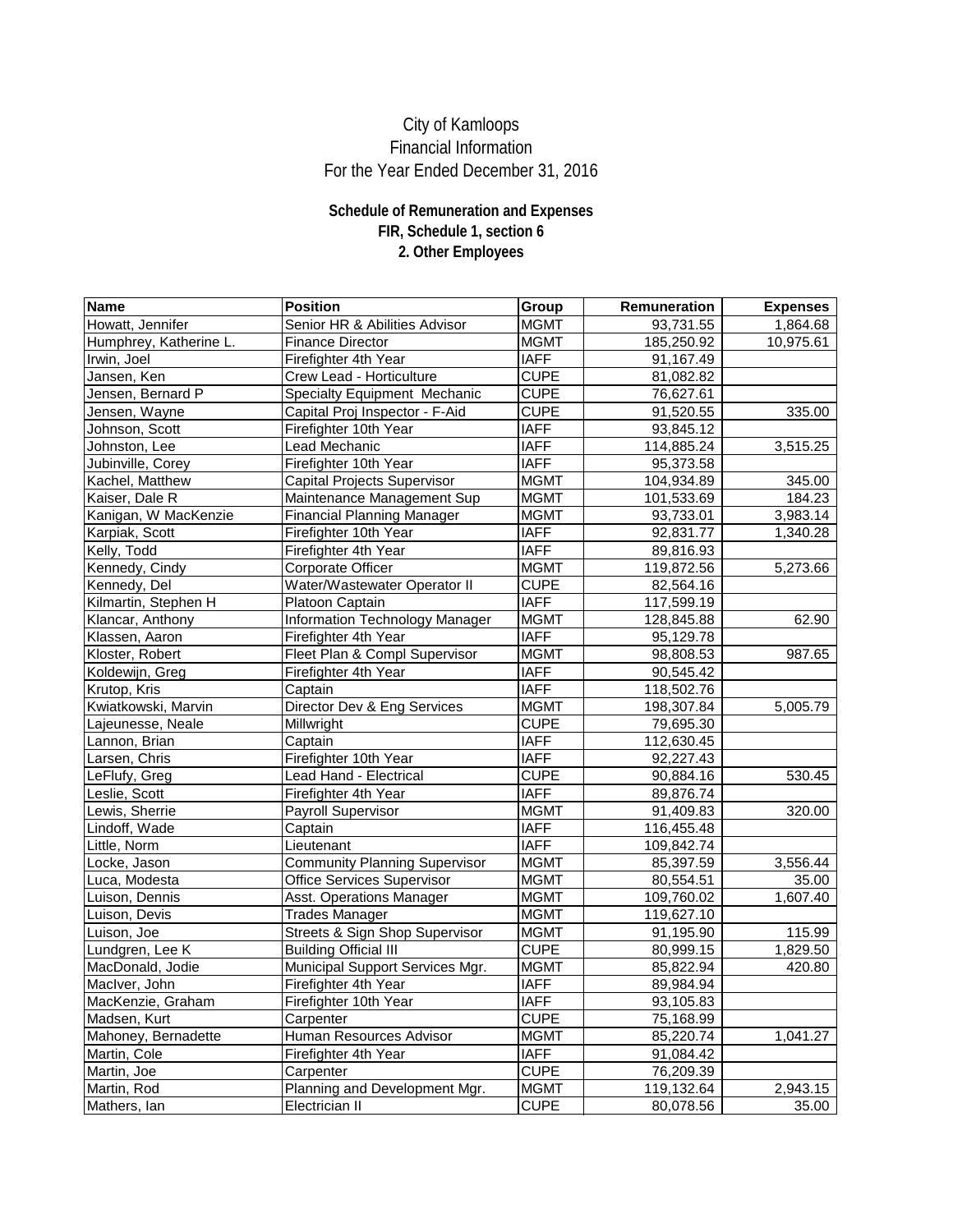| <b>Name</b>         | <b>Position</b>                         | Group       | Remuneration | <b>Expenses</b> |
|---------------------|-----------------------------------------|-------------|--------------|-----------------|
| Matkowski, Deven    | <b>Engineering Manager</b>              | <b>MGMT</b> | 135,623.34   | 2,180.39        |
| Matonovich, John    | <b>Equipment Operator II</b>            | <b>CUPE</b> | 80,003.85    | 139.76          |
| Mazzardis, Joanna   | Planner                                 | <b>CUPE</b> | 77,450.75    | 1,668.51        |
| McCorkell, Byron    | Dir Parks, Rec and Culture              | <b>MGMT</b> | 206,253.49   | 4,379.43        |
| McKinnon, Joe       | Firefighter 10th Year                   | <b>IAFF</b> | 100,515.77   |                 |
| McLean, Joshua      | Firefighter 4th Year                    | <b>IAFF</b> | 92,767.00    | 150.00          |
| McLean, W. Dale     | <b>Fire Chief</b>                       | <b>FDMG</b> | 157,407.33   | 5,268.36        |
| McMahon, David      | <b>Assistant Fire Chief</b>             | <b>FDMG</b> | 122,484.97   |                 |
| McManus, Jennifer   | Communications Op (4th Yr.)             | <b>IAFF</b> | 84,101.98    |                 |
| McMillan, Bryce     | Firefighter 3rd Year                    | <b>IAFF</b> | 78,365.40    |                 |
| Michener, Allan     | <b>Environmental Services Sup</b>       | <b>MGMT</b> | 98,076.53    | 1,782.65        |
| Mierau, Caleb       | <b>Safety Manager</b>                   | <b>MGMT</b> | 110,400.10   | 1,778.94        |
| Miller, Gordie      | <b>Crew Lead - Utilities Const</b>      | <b>CUPE</b> | 83,954.59    |                 |
| Mitchell, Bertina   | <b>Office Services Supervisor</b>       | <b>MGMT</b> | 79,888.21    | 3,204.74        |
| Mitchell, William   | Firefighter 4th Year                    | <b>IAFF</b> | 91,178.33    |                 |
| Montpetit, David    | <b>LAN Administrator</b>                | <b>CUPE</b> | 81,109.04    |                 |
| Morgan, Ron D       | <b>Electrician II</b>                   | <b>CUPE</b> | 88,861.34    | 111.78          |
| Moroz, Derek        | Firefighter 4th Year                    | <b>IAFF</b> | 90,433.54    |                 |
| Murray, Chris       | Firefighter 10th Year                   | <b>IAFF</b> | 92,809.90    |                 |
| Nelson, Emily       | <b>DES Administrative Supervisor</b>    | <b>MGMT</b> | 80,151.96    | 35.00           |
| Newport, Heather    | Communications Op (4th Yr.)             | <b>IAFF</b> | 87,108.73    |                 |
| Nield, Ryan         | Firefighter 4th Year                    | <b>IAFF</b> | 90,234.16    | 1,059.81        |
| Nordick, Allen W    | Water/Wastewater Operator II            | <b>CUPE</b> | 90,656.52    |                 |
| Nowicki, Brad       | Lead Hand - Electrical                  | <b>CUPE</b> | 88,295.72    | 561.32          |
| Nykoluk, Eric       | Firefighter 4th Year                    | <b>IAFF</b> | 93,301.17    |                 |
| Ogilvie, Heidi      | <b>Aquatics Programs Supervisor</b>     | <b>MGMT</b> | 90,548.29    | 1,194.74        |
| Olstad, Dean        | <b>Chief Fire Prevention Officer</b>    | <b>IAFF</b> | 118,184.49   | 342.50          |
| Ouellette, Pat      | <b>Crew Leader Mechanic</b>             | <b>CUPE</b> | 76,817.40    | 20.00           |
| Passeri, Riccardo   | Firefighter 4th Year                    | <b>IAFF</b> | 90,990.00    |                 |
| Patterson, Jordan J | Firefighter 4th Year                    | <b>IAFF</b> | 84,223.48    |                 |
| Perron, Ronald      | Mechanic                                | <b>CUPE</b> | 78,708.55    |                 |
| Pile, Terrance G.   | <b>Risk Manager</b>                     | <b>MGMT</b> | 108,878.07   | 731.13          |
| Poirier, Cory       | Firefighter 3rd Year                    | <b>IAFF</b> | 79,922.88    |                 |
| Pont, Jeffrey L     | Firefighter 4th Year                    | <b>IAFF</b> | 89,805.80    | 150.00          |
| Pretula, Chris      | Firefighter 10th Year                   | <b>IAFF</b> | 101,960.49   |                 |
| Price, lan          | <b>Equipment Operator 4-Utilities</b>   | <b>CUPE</b> | 138,629.96   |                 |
| Purves, Brian       | Crew Lead - Arboriculture               | <b>CUPE</b> | 76,536.20    | 262.71          |
| Putnam, Jeff        | Parks & Civic Facilities Mgr.           | <b>MGMT</b> | 135,026.33   | 4,093.88        |
| Quigley, Colleen    | Human Resources Manager                 | <b>MGMT</b> | 109,381.87   | 807.10          |
| Ramsay, John A      | Comm Safety & Enforcement Mgr.          | <b>MGMT</b> | 97,410.63    | 2,025.35        |
| Redgrove, Scott     | Records Manager                         | <b>MGMT</b> | 101,852.94   | 175.00          |
| Reid, Wesley        | Firefighter 4th Year                    | <b>IAFF</b> | 92,307.08    |                 |
| Rilkoff, Lori       | <b>Dir Human Resources</b>              | <b>MGMT</b> | 152,565.24   | 1,718.51        |
| Robertson, Tammy    | Mgr.                                    | <b>MGMT</b> | 124,024.62   | 1,990.63        |
| Russell, Nathan     | Firefighter 4th Year                    | <b>IAFF</b> | 90,710.80    |                 |
| Ryan, Reginald J    | <b>Fleet &amp; Mech Shop Supervisor</b> | <b>MGMT</b> | 91,942.66    | 330.90          |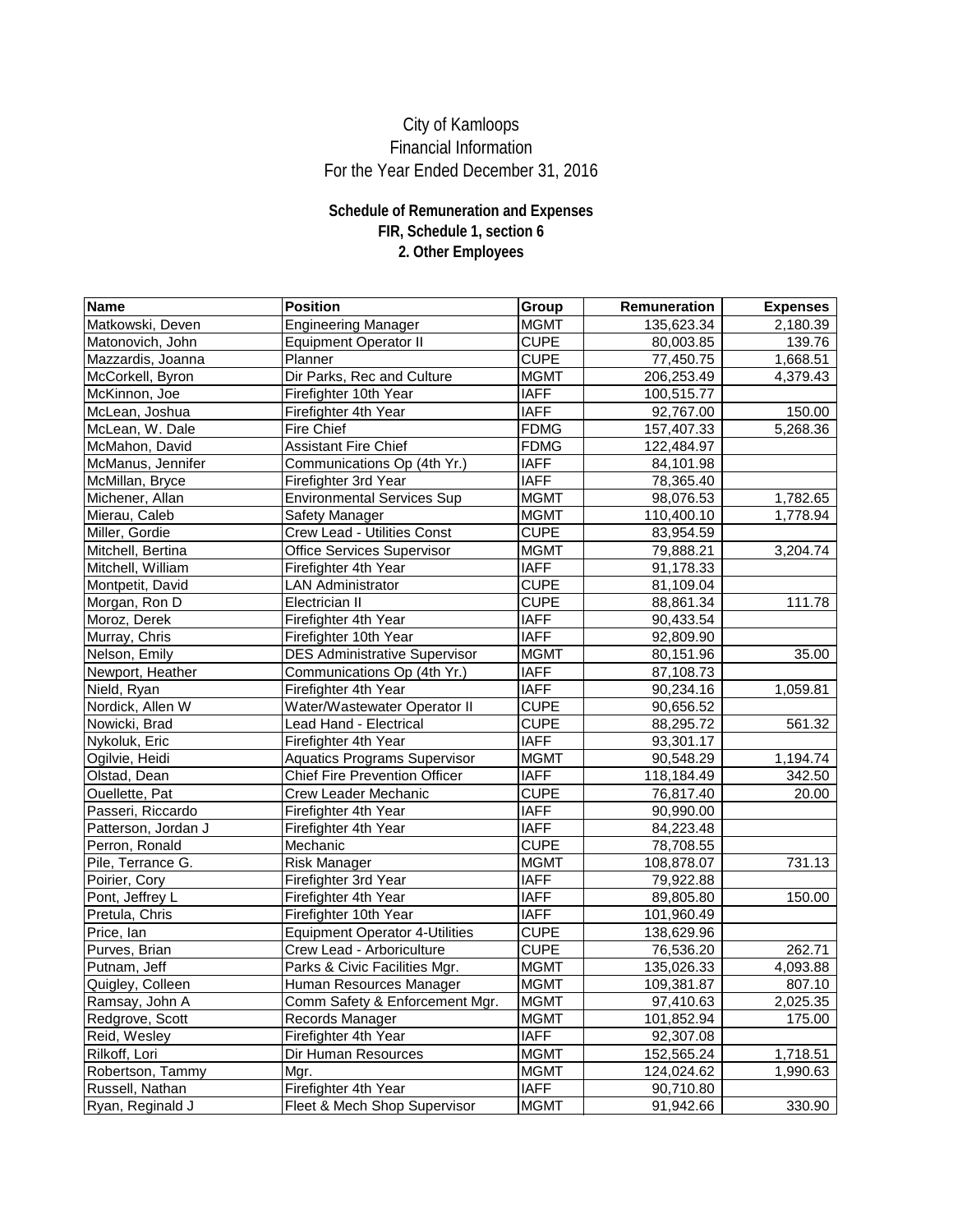| Name                   | <b>Position</b>                       | <b>Group</b> | <b>Remuneration</b> | <b>Expenses</b> |
|------------------------|---------------------------------------|--------------|---------------------|-----------------|
| Sakaki, David          | Captain                               | <b>IAFF</b>  | 110,613.06          |                 |
| Schroeder, Mark        | Firefighter 4th Year                  | <b>IAFF</b>  | 93,221.53           | 2,275.29        |
| Shepherd, Sandy        | Firefighter 10th Year                 | <b>IAFF</b>  | 94,367.29           |                 |
| Shimoyama, Bob         | Mechanic                              | <b>CUPE</b>  | 80,292.03           |                 |
| Silva, Mike            | Firefighter 10th Year                 | <b>IAFF</b>  | 96,681.50           |                 |
| Simpson, Adam          | Crew Leader - HVAC                    | <b>CUPE</b>  | 80,591.99           |                 |
| Sirianni, Mario        | <b>Assist Sup Bylaw Srvs</b>          | <b>CUPE</b>  | 81,766.94           |                 |
| Sison, Raymond         | Purchasing & Inv Control Mgr.         | <b>MGMT</b>  | 101,472.61          | 3,735.97        |
| Smerchinski, Mike      | <b>Building Official I*</b>           | <b>CUPE</b>  | 85,143.85           | 1,599.09        |
| Smith, Clayton         | Firefighter 4th Year                  | <b>IAFF</b>  | 90,909.78           | 93.33           |
| Smith, Kevin           | <b>Building Official III</b>          | <b>CUPE</b>  | 86,718.19           | 1,839.82        |
| Smith, Nathan          | Mechanic                              | <b>CUPE</b>  | 80,302.16           |                 |
| Smith, Rob G           | Utilities Serv Sup - Ops              | <b>MGMT</b>  | 100,701.63          | 1,844.44        |
| Snelling, Wendy        | <b>Business Operations Supervisor</b> | <b>MGMT</b>  | 79,528.21           | 2,013.47        |
| Soderstrom, Jamie      | Firefighter 10th Year                 | <b>IAFF</b>  | 93,874.33           |                 |
| Spina, John J          | <b>Crew Lead - Solid Waste</b>        | <b>CUPE</b>  | 78,872.06           |                 |
| St. Godard, Daniel     | Millwright                            | <b>CUPE</b>  | 81,089.54           | 529.00          |
| Statsmann, Alisha      | <b>Client Support Services Sup</b>    | <b>MGMT</b>  | 80,620.21           | 4,394.56        |
| Stedeford, Iain        | <b>Instrumentation Mechanic</b>       | <b>CUPE</b>  | 79,077.38           |                 |
| Stewart, Douglas       | <b>Assist Director Finance</b>        | <b>MGMT</b>  | 76,189.06           | 287.06          |
| Strecheniuk, Micah Lee | <b>Human Res Advisor Trainee</b>      | <b>MGMT</b>  | 75,635.93           | 776.59          |
| Stride, Linda          | Rec, Health & Wellness Sup            | <b>MGMT</b>  | 91,317.22           | 1,256.98        |
| Suominen, Mika         | Firefighter 4th Year                  | <b>IAFF</b>  | 82,834.32           |                 |
| Sutherland, Daniel     | <b>Asst Chief Communications</b>      | <b>FDMG</b>  | 126,282.33          | 6,375.37        |
| Swift, Robson          | Firefighter 10th Year                 | <b>IAFF</b>  | 96,596.42           | 2,345.73        |
| Szatmari, Tamas        | Mechanic - 25th year                  | <b>IAFF</b>  | 106,059.65          | 2,477.40        |
| Taylor, Joshua         | Electrician II                        | <b>CUPE</b>  | 82,799.91           | 530.45          |
| Taylor, Richard        | Firefighter 10th Year                 | <b>IAFF</b>  | 90,505.31           |                 |
| Thwaites, Jeff         | <b>Capital Projects Inspector</b>     | <b>CUPE</b>  | 88,418.31           | 1,338.76        |
| Tomm, Colin            | Firefighter 10th Year                 | <b>IAFF</b>  | 104,848.73          | 336.62          |
| Trawin, David          | <b>City Administrator</b>             | <b>MGMT</b>  | 266,220.45          | 10,277.62       |
| Truscott, Kevin R      | <b>Crew Lead - Utility Trades</b>     | <b>CUPE</b>  | 85,667.13           | 175.00          |
| Twemlow, Trevor        | <b>Crew Leader Mechanic</b>           | <b>CUPE</b>  | 80,897.99           | 20.00           |
| Udsen, Nadine          | Records Management Systems Sup        | <b>MGMT</b>  | 80,730.21           | 444.52          |
| Van Iterson, Ronnie    | <b>Utility Operator</b>               | <b>CUPE</b>  | 78,869.35           |                 |
| Venables, Scott        | Firefighter 4th Year                  | <b>IAFF</b>  | 96,610.59           | 1,965.05        |
| Vetere, Joe            | <b>Crew Lead - Parks Amenities</b>    | <b>CUPE</b>  | 76,934.41           | 484.41          |
| Voss, Michael          | <b>Training Officer</b>               | <b>IAFF</b>  | 117,761.16          |                 |
| Walker, Jeffrey        | Firefighter 4th Year                  | <b>IAFF</b>  | 95,307.33           |                 |
| Wallace, Mike          | Captain                               | <b>IAFF</b>  | 115,017.14          |                 |
| Watson, Sam E L        | Firefighter 4th Year                  | <b>IAFF</b>  | 94,159.87           |                 |
| Webster, Daryll        | Crew Lead - Bylaw Srvs                | <b>CUPE</b>  | 77,840.42           | 714.96          |
| Webster, Raymond       | Fire Inspect/Investigator II          | <b>IAFF</b>  | 104,340.42          | 4,281.22        |
| Welke, Jonathan        | <b>Drainage Engineer</b>              | <b>MGMT</b>  | 98,436.77           | 666.56          |
| Weninger, Lyle         | Life Safety Educator/Investigator     | <b>IAFF</b>  | 97,329.31           | 1,179.03        |
| Westerby, Robert       | Firefighter 10th Year                 | <b>IAFF</b>  | 95,228.10           |                 |